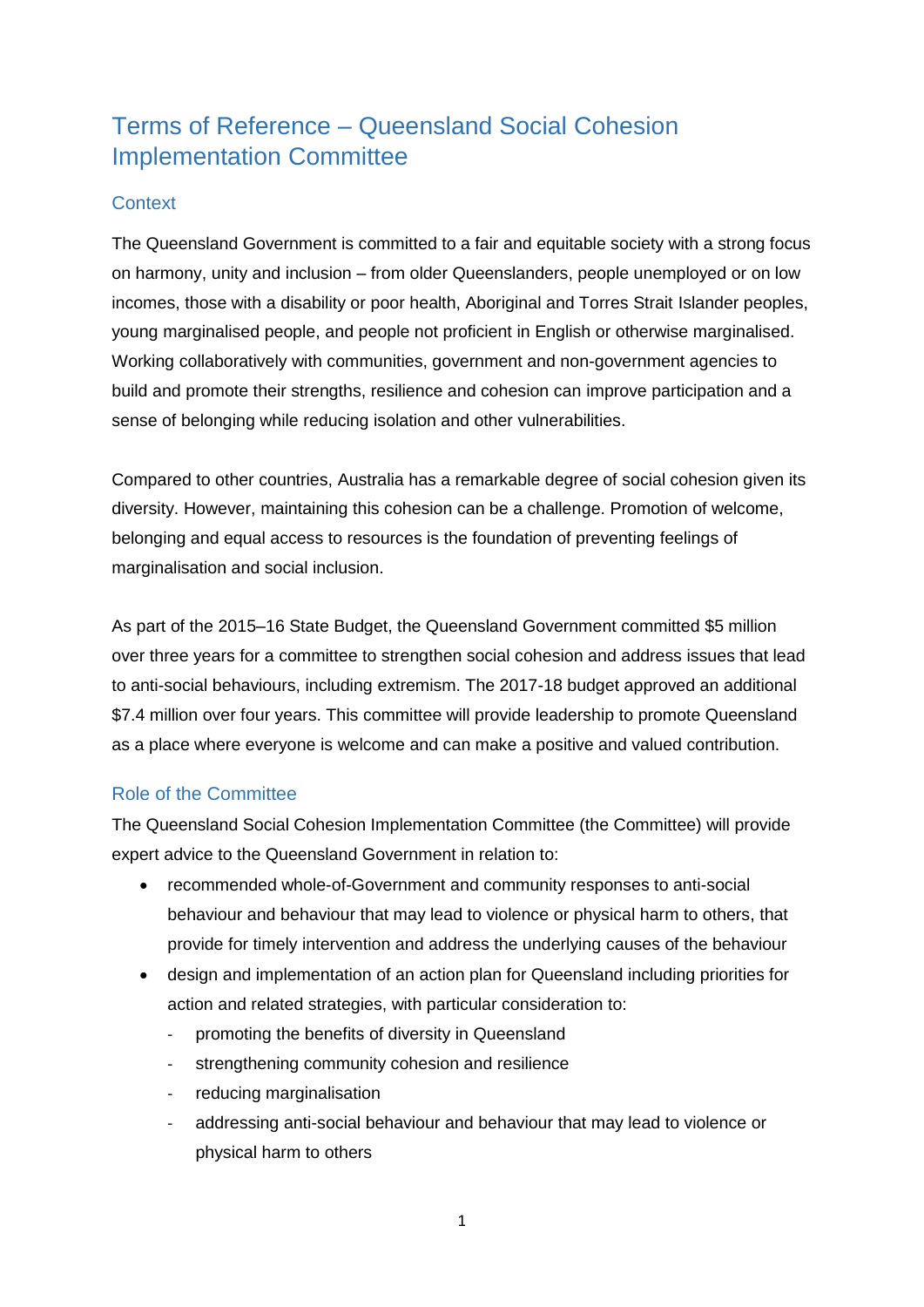communications approaches for promoting diversity and social cohesion across Queensland communities.

# **Principles**

In developing and implementing an action plan for Queensland, diversity will be recognised as central to our identity and a multi-faceted approach to building community harmony and resilience. The Committee will work to:

- promote the benefits of diversity and social cohesion in Queensland
- foster creative community-driven solutions that use contemporary ways of engaging, including social media platforms and multimodal communication
- harness best-practice research to develop and measure strategies and initiatives that address the complex causes of social isolation, marginalisation and anti-social behaviours
- identify multi-layered community relationships to ensure that everyone can be part of tackling the issues we face
- empower and engage young people in particular, as an effective strategy to advance cohesion across and within communities.

## **Responsibilities**

The Committee will:

- develop a draft whole-of-Government and community action plan for government consideration, informed by thought leaders, research and community ambitions, to guide the work of the Committee and relevant agencies to improve social cohesion and resilience, and reduce the risk of anti-social behaviours and associated violence
- provide rigorous, defensible and transparent advice on strategies and responses to engage communities and to promote diversity in furthering social cohesion, with particular consideration of strategies for addressing anti-social behaviour and behaviour that may lead to violence or physical harm to others
- work cooperatively and collaboratively with government to guide implementation of activities, including promoting community ownership of initiatives
- fairly and openly assess the functioning of the Committee and its achievements and report to government on areas for improvement.

The Queensland Government and its agencies will:

 provide timely and accurate information as requested by the Committee, including providing briefings on any related activities or matters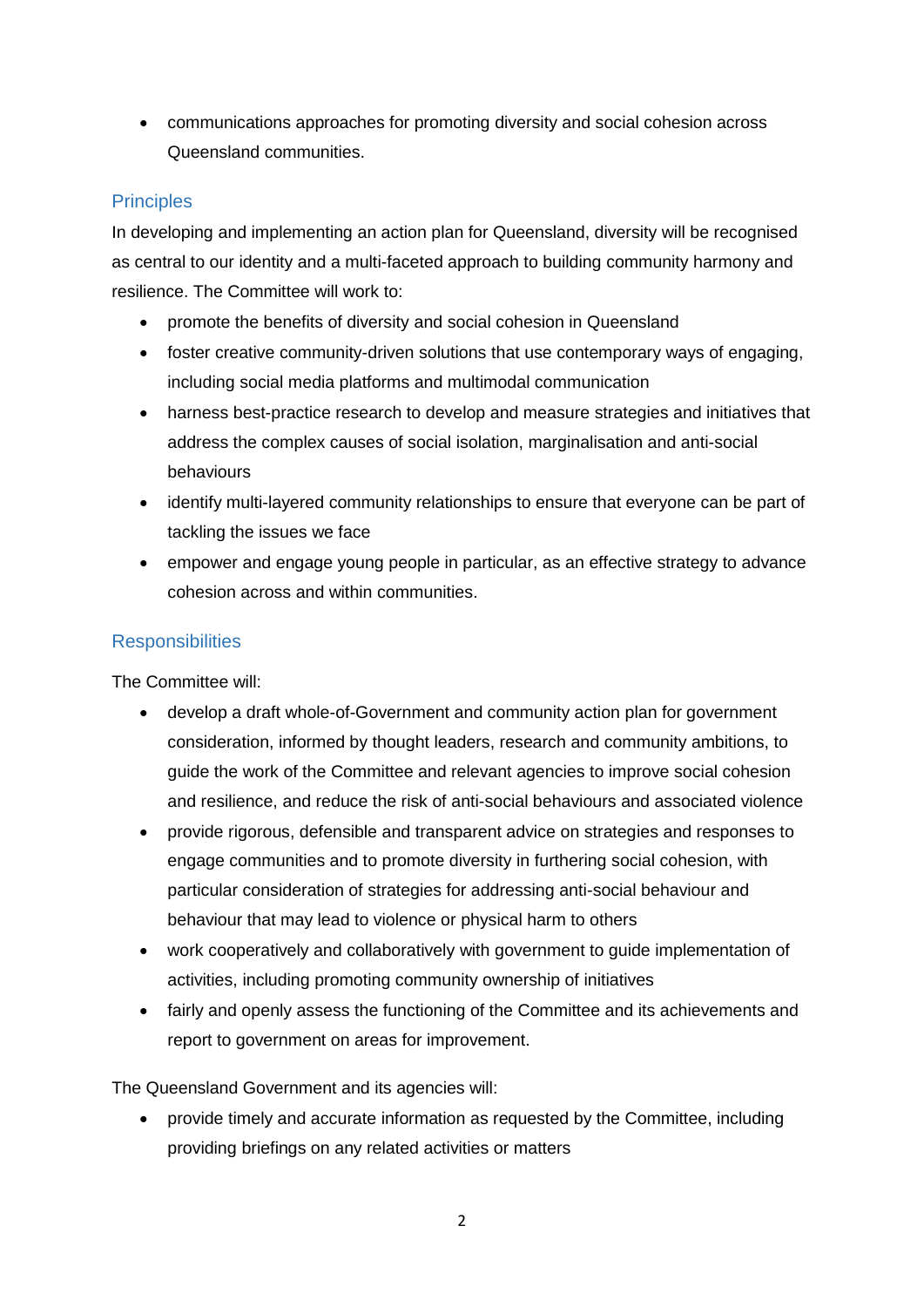- support the Committee in its activities through professional administration and secretariat duties
- make strategic links with other government advisory groups, local, state and Federal Government agencies that can make a contribution to strengthening communities and ensuring a focus on benefits to, and responsibilities of, the whole community, and advise the Committee on such.

The Committee will, through its Chair, liaise with the Multicultural Queensland Advisory Council to ensure an integrated approach around social cohesion efforts in Queensland.

# Membership

The Committee membership will be determined by the Premier, in consultation with the Minister for Multicultural Affairs, Minister for Communities and the Committee Chair. The membership will include:

- Mr Scott Stewart MP, Member for Townsville, as Chair
- an appropriate person from outside the government sector as Deputy Chair
- at least six (6) other members, comprising non-government stakeholders with expertise and representation across a range of subjects including Aboriginal and Torres Strait Islander affairs, cultural diversity, youth, seniors, arts, media, sports, local government, community engagement and community development.

The Committee membership is to comprise at least 50 per cent representation of female members.

Up to six senior government officials will be invited to attend Committee meetings as observers, from the Department of Communities, Department of the Premier and Cabinet, Department of Child Safety, Youth and Women, Department of Education, Department of Youth Justice, Queensland Health and the Queensland Police Service **OR** from relevant government departments. Additional representatives may be invited to attend to provide specific expert advice on matters as required (including from relevant Queensland Government agencies).

# Term of Appointment

Members will be appointed for a period up to 31 December 2021.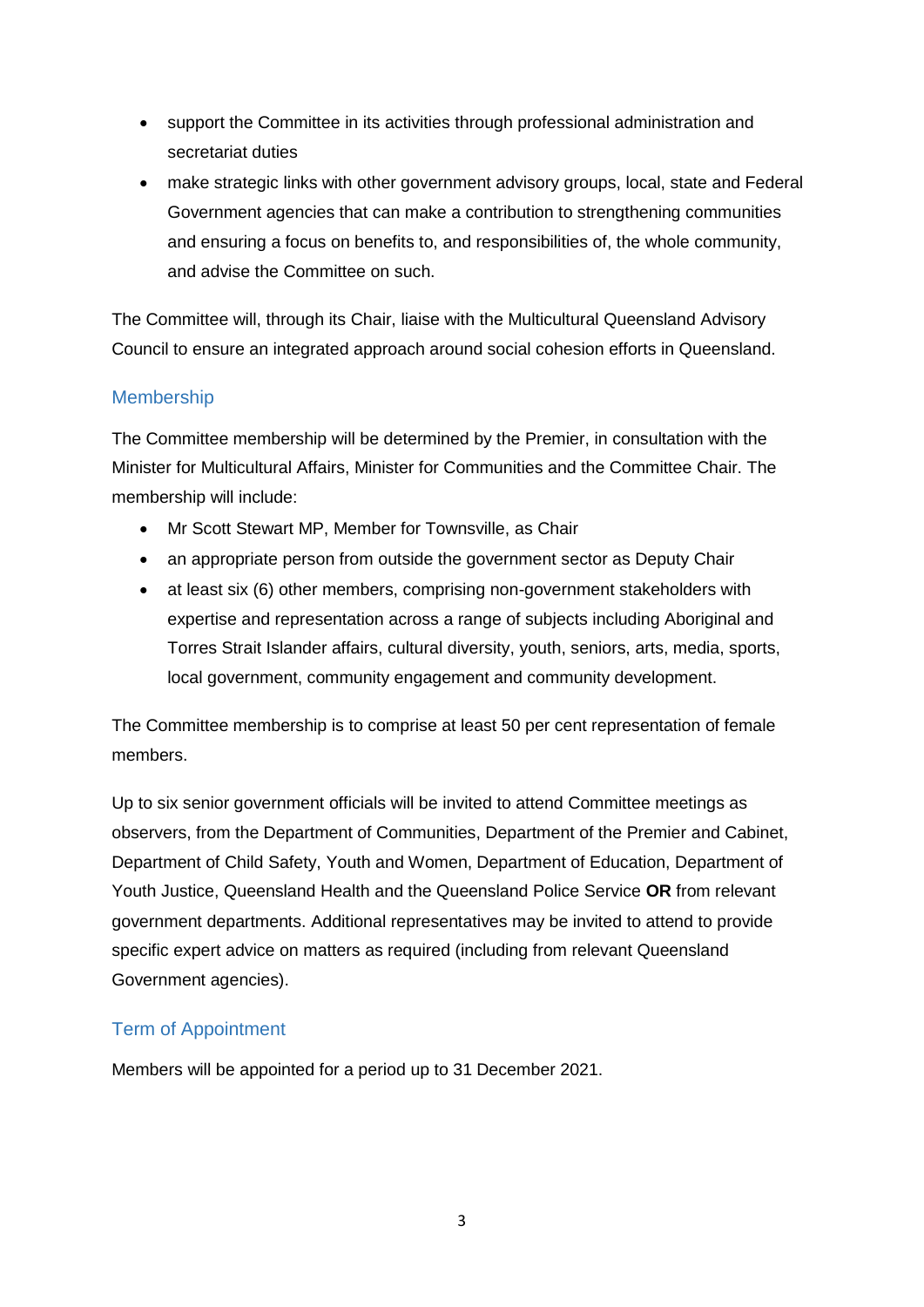## **Meetings**

The Committee will meet on a quarterly basis as determined by the Chair. The frequency, timing and date of meetings will be at the discretion of the Chair and reviewed according to ongoing requirements.

#### Proxies

Proxies for members are not permitted.

#### Budget and Remuneration

The Queensland Government (through Department of Communities) will meet the costs of the Committee, including reasonable out-of-pocket expenses, meeting and consultation logistics and travel expenses.

Members will not be remunerated for attendance at meetings. However, members will be reimbursed for reasonable travel and accommodation expenses incurred as specified in the Remuneration Procedures for Part time Chairs and Members of Queensland Government Bodies.

#### Reporting

The Committee will report to the Queensland Security Cabinet Committee (QSCC) via the Premier and the Minister for Communities at least annually.

The Minister for Communities will attend the QSCC meetings for agenda items relating to the Committee.

The Premier will forward issues to Cabinet for consideration as relevant.

#### Dispute Resolution

Where any dispute or dissent arises in respect of prevailing views, opinions or research evidence, the alternative view will be noted by the Chair in reporting to the QSCC.

#### **Confidentiality**

Discussions at Committee meetings are to be treated by members as confidential.

#### Secretariat/Administration

The Committee will be supported by Social Cohesion, Department of Communities, Disability Services and Seniors.